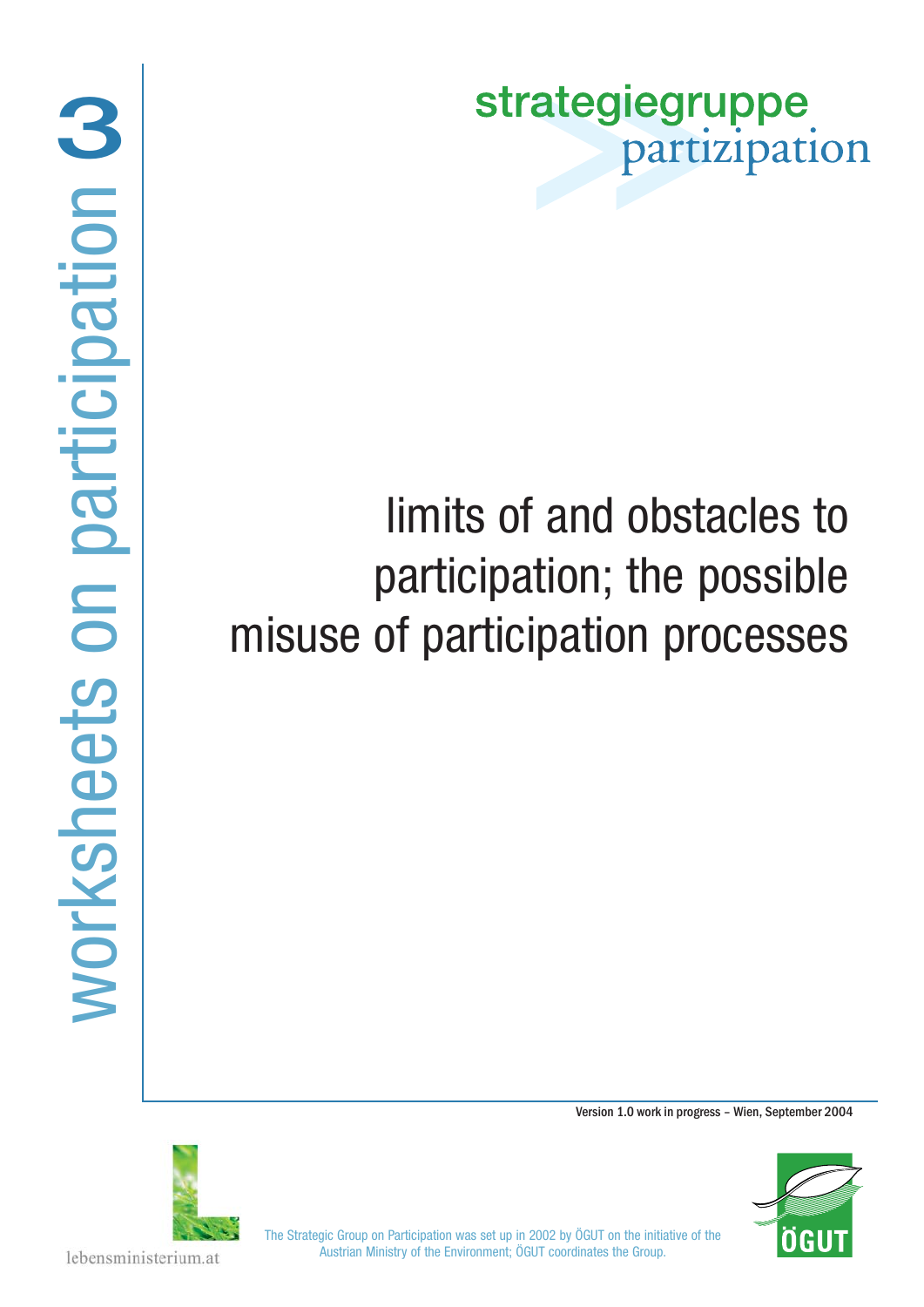

# Limits of and obstacles to participation and the possible misuse of participation processes

The following overview is intended for persons who initiate or wish to take part in participation processes (administrators, project promoters, politicians, ordinary citizens, process facilitators, NGOs, representatives of interest groups etc.). It is intended to show where the limits of participation processes lie and what possible obstacles may be lying in wait during the process or even at the preparatory stage. It is also meant to increase alertness toward the risk of participation processes being misused.

The overall aim is to improve the chance of a given process going well, by pointing out possible dangers in connexion with selecting the level of involvement for the project in question (for instance), with designing the process in detail or with the necessary preconditions. But it is also important to correct any misguided or exaggerated expectations, which could otherwise lead to participation processes being called into question generally as decision-making instruments. The questions at the end of most sections are meant to remind the reader of the key aspects that need bearing in mind when participation processes are being planned and implemented. You will also find tips on making a success of participation processes in Worksheet No. 1 "Checklists on preconditions and quality criteria for participation processes in the public sphere".

## One or two concepts briefly explained:

As used in this text, the word "Stakeholder" covers both ordinary citizens and representatives of diverse interest groups and initiatives. It applies both to those actually or potentially affected by a project or a plan and to those wishing to play an active part because they are interested in changing and improving their surroundings.

The word "process" refers to a development, a sequence of steps following logically one from another or of interleaved events. Here the concept of a participation process implies people taking an active share in shaping social life. That can extend from working together on individual projects or plans all the way to taking part in the development of policies.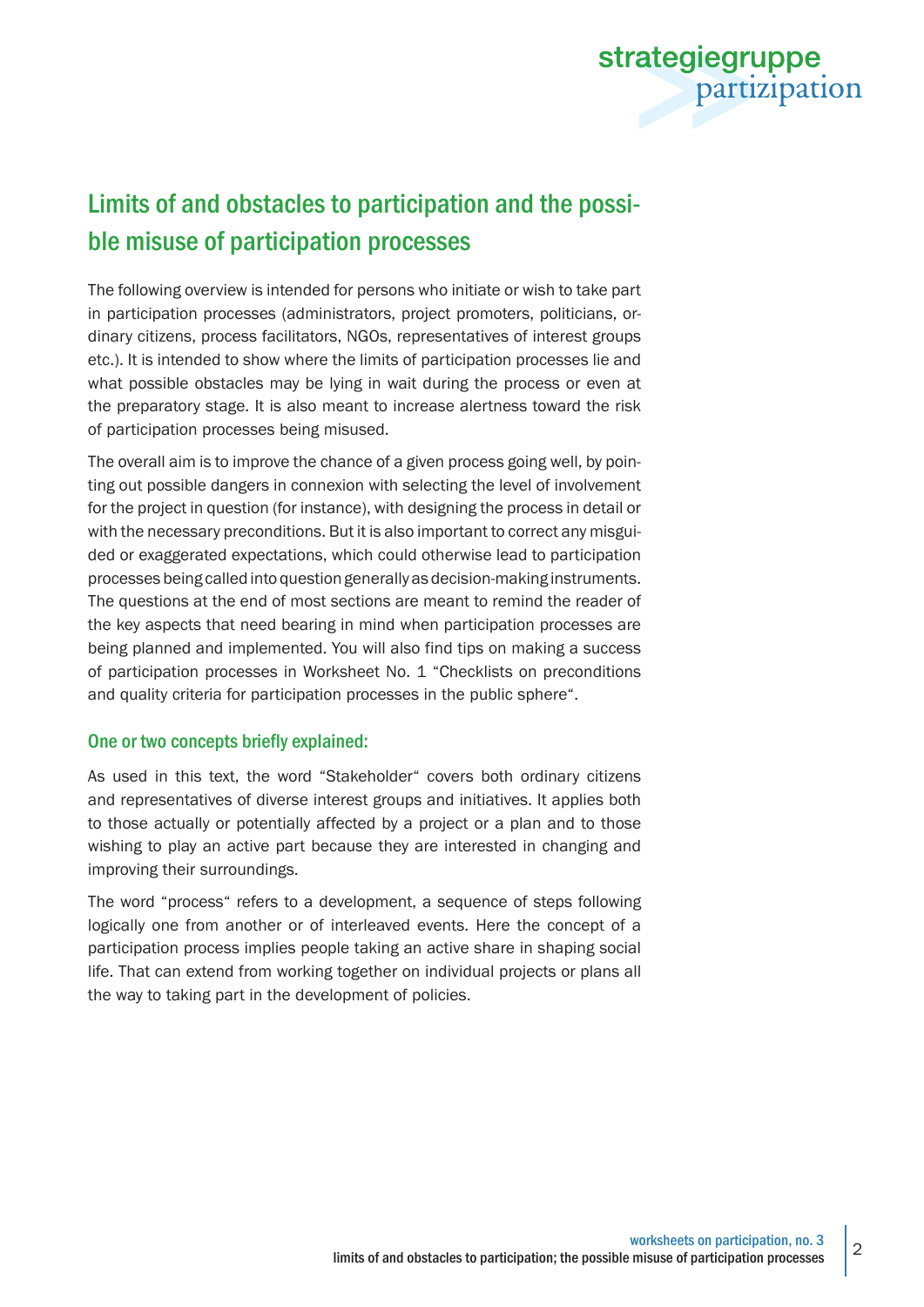

# Limits of participation processes

Participation processes can make an important contribution to improved and more comprehensible decision-making in the area of projects, plans and the shaping of policy in the public sphere. All the same, participation processes have their limits – they are not "magic wands" to be used to solve problems in any and every situation. Two kinds of limit are involved: methodical – not every method is suitable for every participation process and/or for every type of problem – and contextual – certain elements of the situation may restrict the possibilities of utilizing participation processes.

## Participation processes are impeded, ...

#### ... if those (potentially) affected and interested fail to take part:

Whether participation processes succeed largely depends on whether those affected are willing to take part. If significant groups of those (potentially) affected and interested refuse to take part in a process, or wish to drop out of an ongoing process, or are not open enough to express their own interests and needs, there is a risk that participation will fail.

#### The reason(s) may be:

- > People are afraid of being "pocketed".
- > People see other routes as more promising as regards getting their own way.
- > People do not anticipate any (personal) benefit from participation.
- > There is a shortage of resources (time, information, money etc.).
- > Channels of communication and people's ability to express themselves are inadequate.
- > People have already had off-putting experience of participation.

#### Important questions to reflect on:

- > Have those (potentially) affected and interested been or are they being informed about the participation process adequately and comprehensibly?
- > Is the communication setup transparent and designed for dialogue?
- > Are those (potentially) affected and interested actually in a position to take part and have a say in the process?

 $1$  Als , Betroffene' werden hier sowohl BürgerInnen als auch VertreterInnen unterschiedlicher Interessensgruppen und Initiativen verstanden. Der Begriff 'Betroffene und Interessierte' bezieht sich sowohl auf jene, die von einem Projekt, einer Planung tatsächlich oder potenziell betroffen sind, als auch auf jene, die aus einem Interesse an der Veränderung und Verbesserung ihres Lebensumfeldes heraus aktiv werden möchten.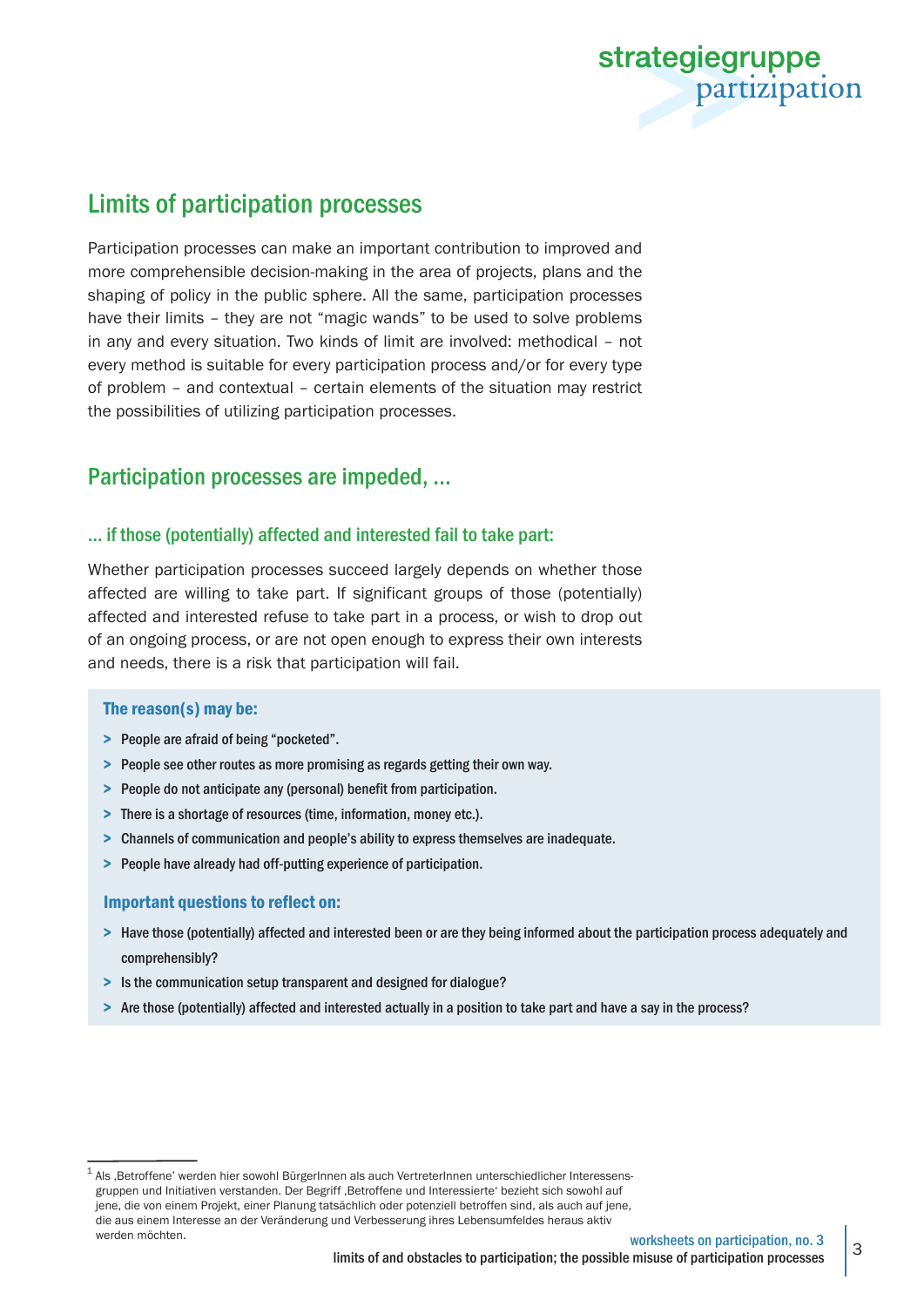

#### ... if politicians do not identify with / support the process:

Participation processes require a political framework that does in fact permit ordinary citizens to have a say, and that ensures that the results of the process are handled in line with the agreement made. Participation processes run into difficulties if the politicians fail to support them, or ignore or even boycott them. If the politicians take no serious account of the results, or if they take a decision that runs counter to the recommendations from the participation process, without giving reasons for this, those affected may come to see participation purely as political window-dressing. People may then be much less willing to take part in participation processes in future.

#### The reason(s) why politicians do not identify with / support the process may be:

- > Politicians are afraid that their scope for action and decision may be restricted.
- > The outcome of the participation process conflicts with the politicians' general approach.

#### Important questions to reflect on:

- > Are the politicians willing to support the participation process without reservation or prejudice?
- > Are the politicians willing to provide the necessary resources (funding, infrastructure)?
- > Are the politicians genuinely willing to respect the solutions worked out, to take them into account or to implement them? This means that (other things being equal) the results of the process are to be implemented in full: should this not be possible, contrary decisions are to be presented in a transparent way and to be backed by reasons.

#### ... if there is no scope for action / organization:

At the start of a process it must be made clear to what extent all those involved can exert influence / have a say / jointly decide, and how much scope the process has. If only marginal issues are left to be discussed, because key decisions on the central questions have been taken in advance, there is not much point in participation.

#### Participation processes may be pointless if:

- > those involved are confronted with faits accomplis.
- > key decisions have already been taken..

#### Important question to reflect on:

> Have the participants a genuine opportunity of achieving something?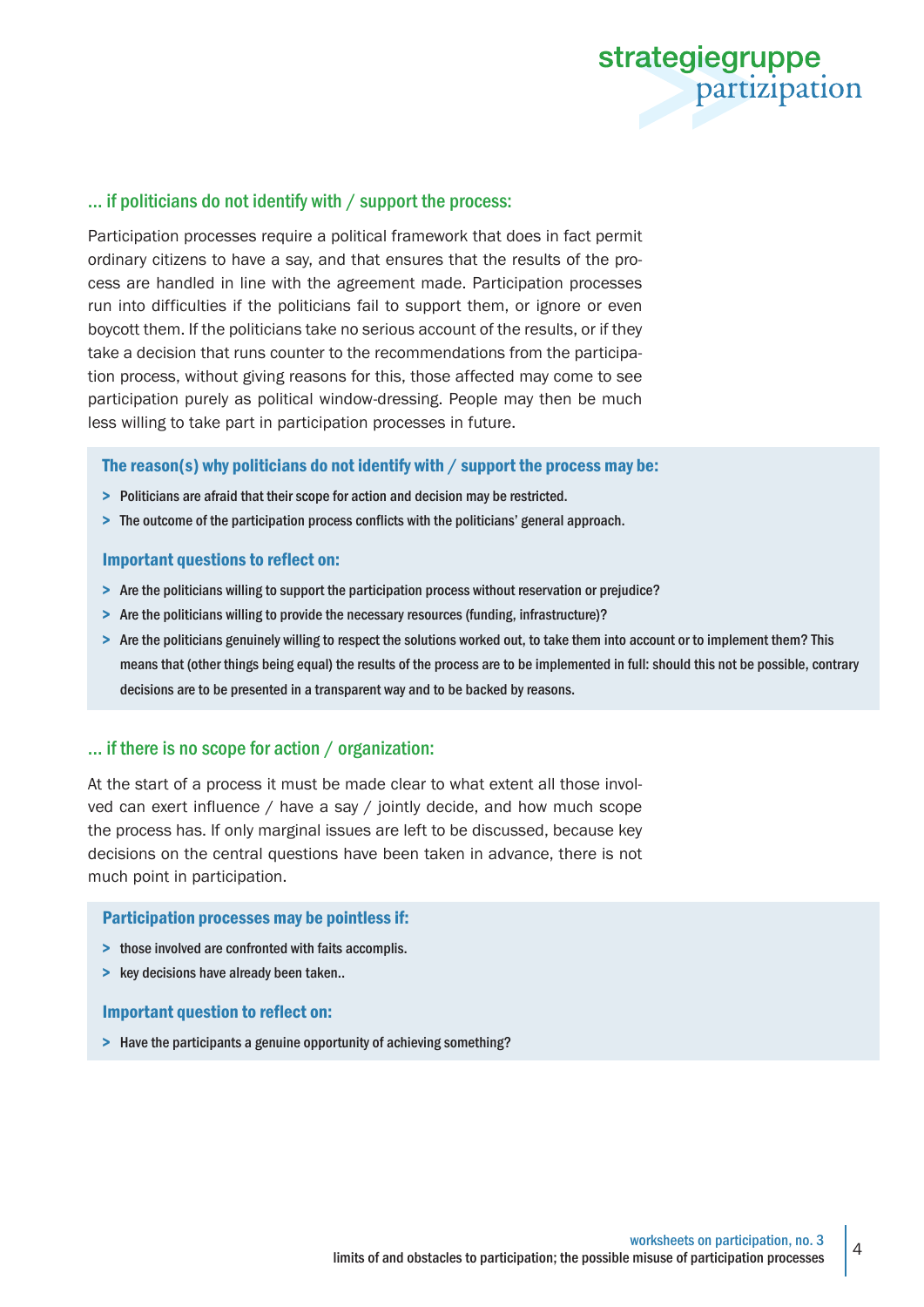

## ... if statutory standards and limits (e.g. in the social or ecological field) are disregarded:

It is not possible to disregard statutory standards (such as environmental standards) or to attempt to renegotiate these (say) in the course of a mediation process. On the other hand it is perfectly possible to make voluntary agreements about tighter limits or additional measures (e.g. erecting noise barriers where no statutory requirement exists). Then again, it is also possible to make revising existing standards and limits, or laying down new ones, the subject of participation processes; consensus conferences or consultation procedures are very suitable methods in such cases.

#### ... if social asymmetries persist throughout the process:

Because of differences in their resources (time, money, personality) not everyone and not all segments of the population are equally able to take part in a participation process. But invitations to join in participation processes should appeal to citizens in all walks of life, and encourage them to stand up for their own interests and take part in decision-making. If this broad appeal does not materialize, there is a risk of the process in question being seen as elitist.

#### Important questions to reflect on:

- > Is the participation process organized so that all segments of the population are in a position to take part?
- > Have specific efforts been made to reach, invite and support segments of the population who have difficulty in articulating their interests?

#### ... if there is a permanent stalemate:

Situations in which incompatible positions, arguments and/or values confront one another can exist at the start of a participation process or develop in the course of the process. They diminish the scope for action by making it harder (or impossible) to reach agreement on collective, consensus solutions by means of negotiation.

#### The reason(s) for a permanent stalemate may be:

- > Some of those involved feel that a participation process would weaken their own position.
- > Some of those involved doubt that participation process would lead to a solution acceptable to everyone, so they simply defend their own position tooth and nail.

- > Has it been made clear at the start of the process that its success depends on everyone involved being willing to reach a consensus?
- > Has an attempt been made to initiate a shift in perspective, i.e. have those involved been encouraged to put themselves in other people's place, so as to understand them better?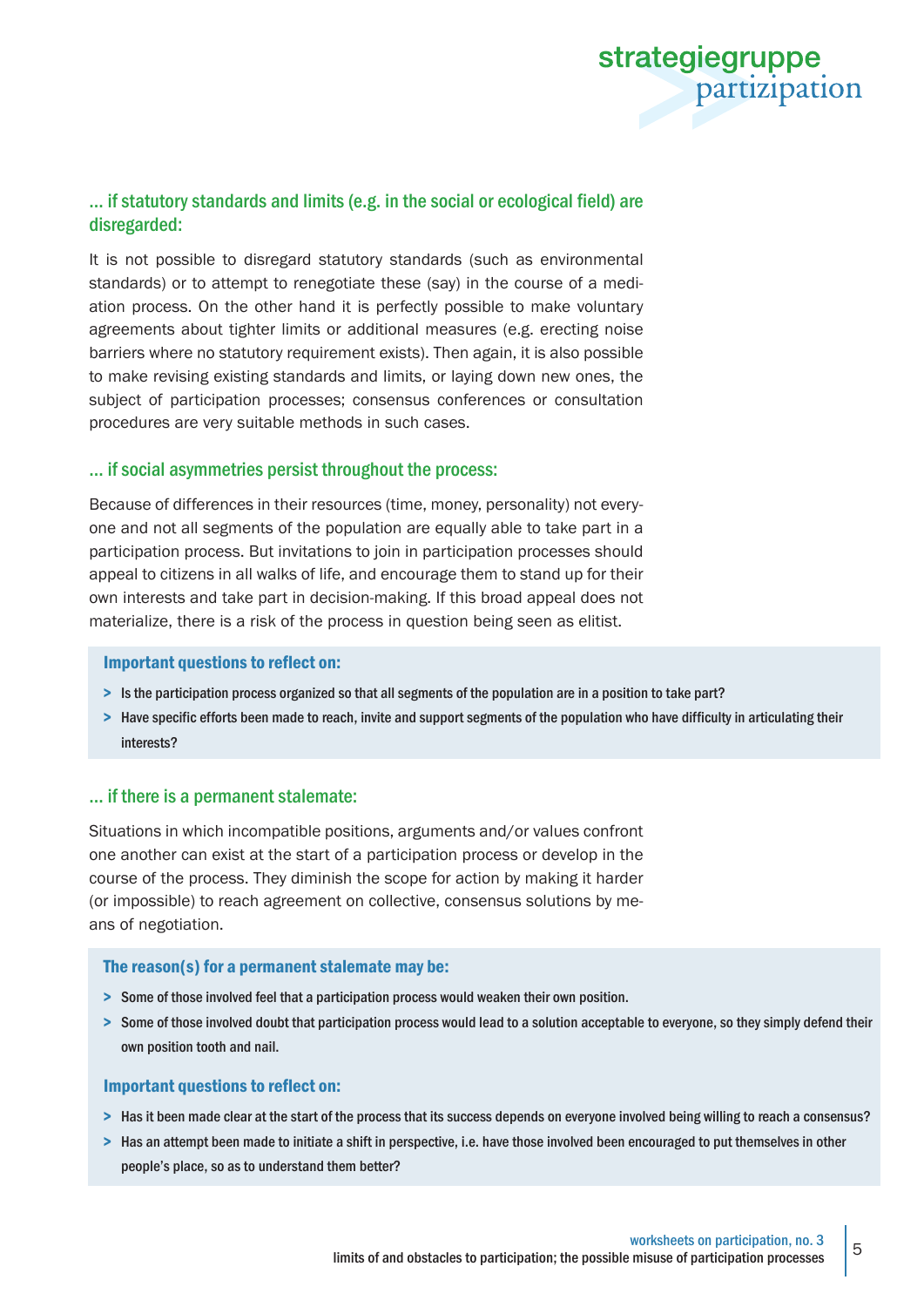

## Obstacles to participation processes

There are various possible obstacles that may make it harder to prepare and conduct a participation process, or may jeopardize the whole enterprise. Worksheet No. 1 is concerned with preconditions and quality criteria for participation processes. Obstacles may arise if these preconditions and quality criteria are disregarded.

## Obstacles to participation processes arise ...

#### ... if the process is inadequately prepared:

In-depth preparation is essential if the process is to succeed. If too little time and thought is invested in preparing the process, lack of clarity – or inconsistencies – may put a strain on the entire course of the process. Along with process design, deciding who is involved when and how, and arranging timescale and funding, selecting a method or methods also has a crucial influence. No participation method is a patent remedy guaranteeing success; which method is appropriate in a particular case must be decided with an eye to the specific project.

#### Important questions to reflect on:

- > Which is the right method for the problem on hand?
- > What criteria must a suitable process design satisfy? How can it be customized for the process in question?
- > How can those (potentially) affected and interested be informed in a balanced and comprehensive way in advance? Who are the stakeholders?
- > What needs to be clarified, and what agreements need to be made, at the start of the process?
- > How can a constructive style of discourse and respectful treatment of one another be established as norms within the process?

## ... if the focus of the process is unclear:

For a participation process to succeed, its content and focus must be clear. Obstacles arise if the scope of participation is not staked out before the process gets under way: what is the issue, what decisions have already been taken, what decisions can still be influenced, etc. In development processes, e.g. within the framework of Agenda 21, it is not always clearly defined what is up for discussion and what is not; here an ongoing dialogue with politicians and/or administrators is necessary to stake out these boundaries.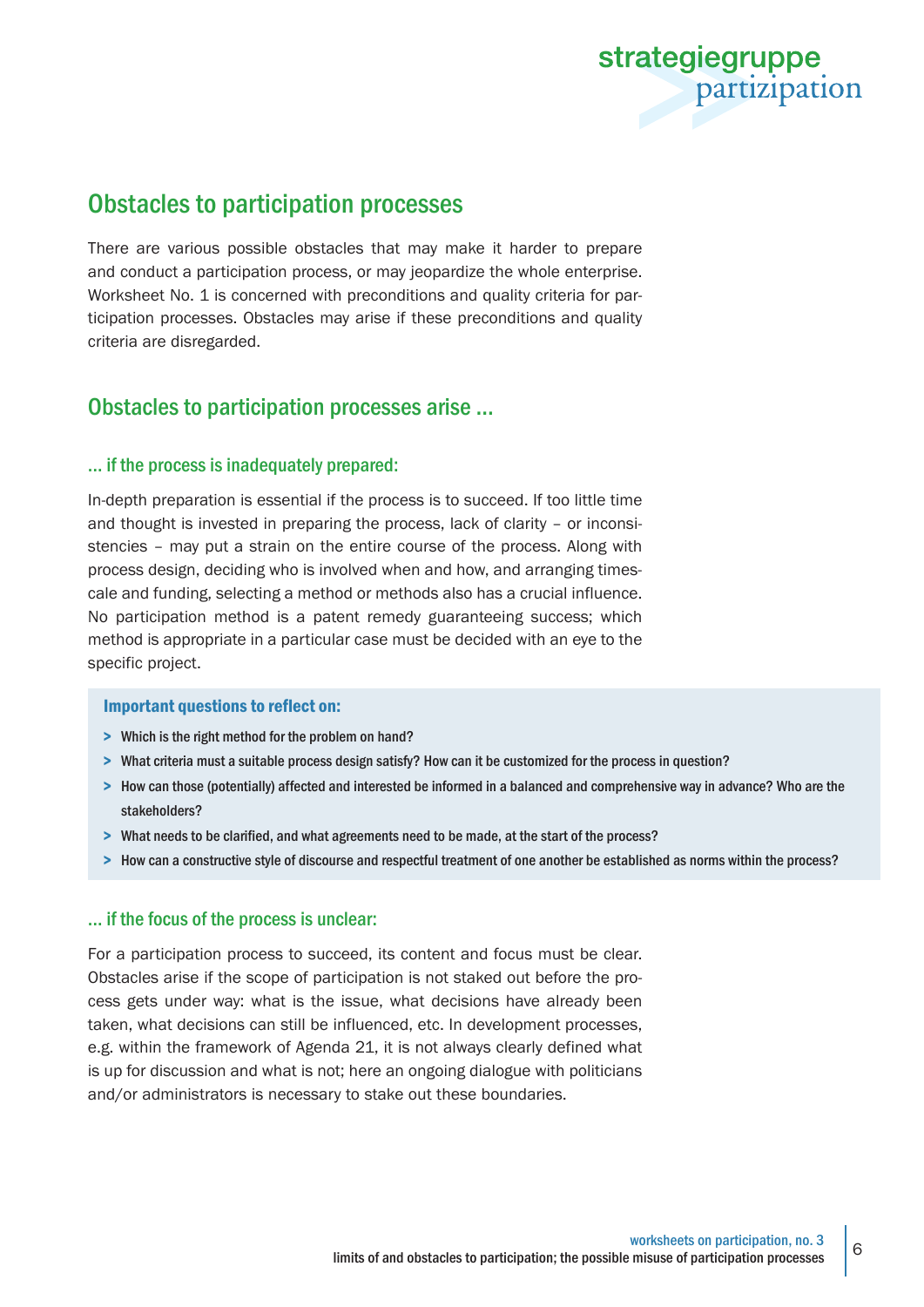

#### Possible obstacles:

- > The assignment and/or the central issues in the participation process have not been made sufficiently clear.
- > The scope of the process has been left too vague, and the rules applying are imprecise.
- > An issue or topic is being discussed that the participants have no influence on (though they are unaware of this).

#### Important questions to reflect on:

- > Is it sufficiently clear / has it been made sufficiently clear (repeatedly) in the course of the process what its scope and content are?
- > How open-ended is the process as regards its outcome?
- > Have clear agreements been made about the sequence of events, procedural rules and scope for decisions?
- > Have the goals of the process been discussed openly and in sufficient detail?

#### ... if an unsuitable level is selected for application:

Participation involves selecting a level of application (local, regional, national, EU level). Careful thought should be given to the question of which issue / which concern can be tackled best at which level – whether, for instance, it makes sense to carry out a regional opinion poll in connexion with erecting a cycle track in one particular community.

#### Important question to reflect on:

> Which level should discussion take place / a decision be reached at?

#### ... if many of those (potentially) affected and interested are not reached:

There are all sorts of reasons why many people do not join in participation processes. Maybe the information provided has not been properly prepared, or people feel the issues presented are nothing to do with them, or they are hindered by circumstances, or resources are not available.

- > What groups are affected?
- > Do all those (potentially) affected and interested know that a participation process is taking place?
- > Is the information available in a form comprehensible to all groups of people (potentially) affected and interested, particularly to migrants?
- > Could there be barriers to access for individual groups? If so, how can they be eliminated?
- > How can the groups be kept open during the process? What can be done to prevent closed structures ("cabals") developing that scare new arrivals away?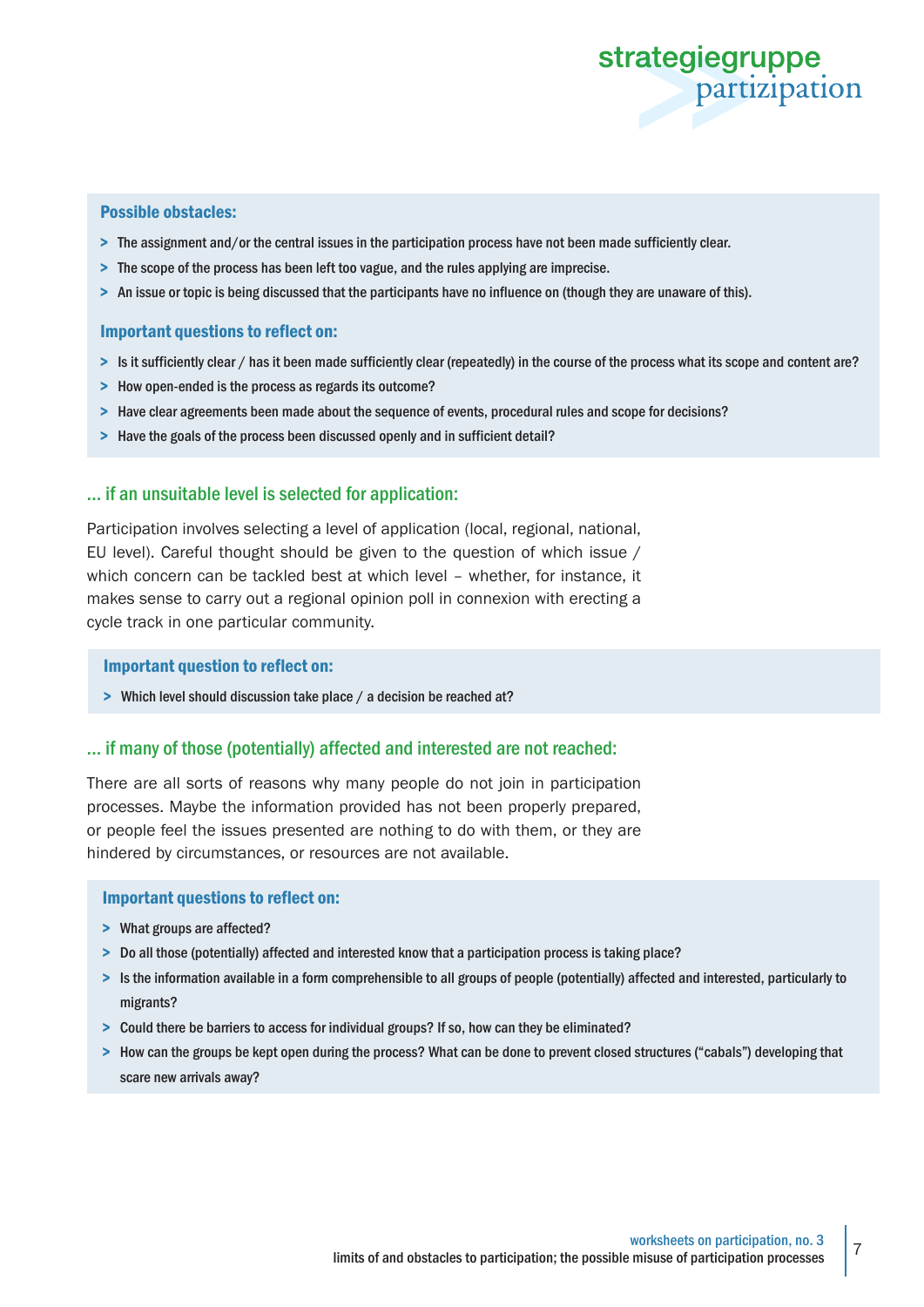

#### ...if it is not clear what will happen to the results:

In every participation process the question of implementing the results that have been worked out collectively plays a key part; the participants' final verdict on the process largely depends on this question. Possible breaches of rules and agreements, and deficits as regards transparency and reliability, are thus among the most serious obstacles to the success of participation processes – and in many cases have a decisive influence on whether the participants will be active again in future in matters of public concern. A key element in this connexion is the politicians' binding pledge to give reasons for any deviation from the results obtained in the course of the participation process. It must be ensured that the results of the process are taken into account when the final decision is taken (e.g. by the local council) and are carefully checked. The public have a right to be informed how and to what extent the results of the process have been taken into account and what arguments the decisions taken are based on. It is helpful if (say) the local council explain in a public statement why they do or do not resolve upon the Local Agenda 21 Plan as a result of the LA 21 process in this form.

#### Important questions to reflect on:

- > Is it clear how binding the results achieved are? How can they be made more binding?
- > Have sufficient funds been budgeted for implementing the results?
- > Has the distribution of political responsibility for implementing the results been taken into account adequately?
- > How can it be ensured that the framework for implementation is not altered after the process has been completed?
- > Have the politicians committed themselves to taking the results into account (i.e. either to adopting them or, if other decisions are taken, to giving intelligible reasons for this in public)?

#### ... if information is missing or is not presented in a comprehensible form:

Some participation processes (e.g. consensus conference, citizen jury) deliberately involve non-specialists in working out a specialized recommendation, even though they lack the necessary background. Particularly in the case of tricky specialized decisions the relevant information needs to be presented in a form intelligible to the participants, and they need an opportunity to acquire the necessary background. If information is not presented in a broadly comprehensible way, it may be much more difficult to reach a result.

- > How can complex specialized knowledge be presented so that non-specialists understand it?
- > How can interchange between experts and ordinary citizens be structured as a process of learning from one another?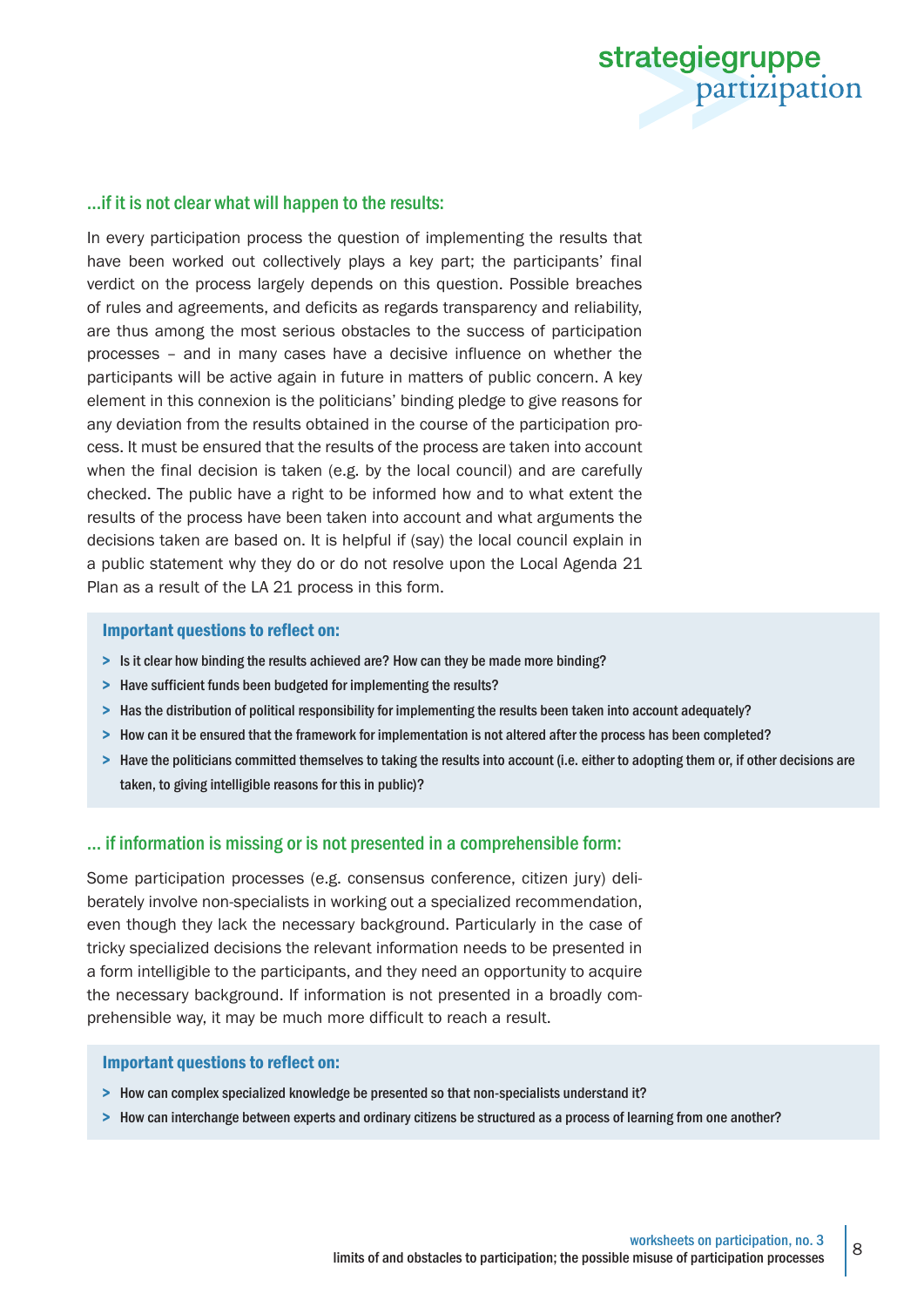

#### ... if sources of friction interfere with people's working together:

Various factors can put a considerable strain on people's working together in a participation process: for instance, if the flow of communication is not transparent, i.e. if some groups conduct secret negotiations behind the backs of the other participants, or if other people put pressure on participants to behave in a particular way during the process (e.g. by phone lobbying). Again, if the process facilitators are not impartial, or if some participants doubt their impartiality, working together in an atmosphere of trust will be impossible

#### Important questions to reflect on:

- > Are conditions right for open, trusting communication between all participants?
- > Are the process facilitators impartial (in the sense of not having an interest of their own in the matter, and of performing their task in the same way vis-à-vis all participants).
- > Have procedural rules been agreed that ensure participants treat one another fairly and respectfully, and is care taken that these rules are kept to?

#### ... if expectations are aroused but not fulfilled

If unrealistic expectations of what participation processes can achieve are not corrected in time, disappointment may result, leading to disillusionment with participation processes in general.

- > Has the scope available for influence and manoeuvre been presented realistically?
- > Is it clear to all participants how far the results will be binding?
- > Are all participants aware what will be done with the results after the process has been completed.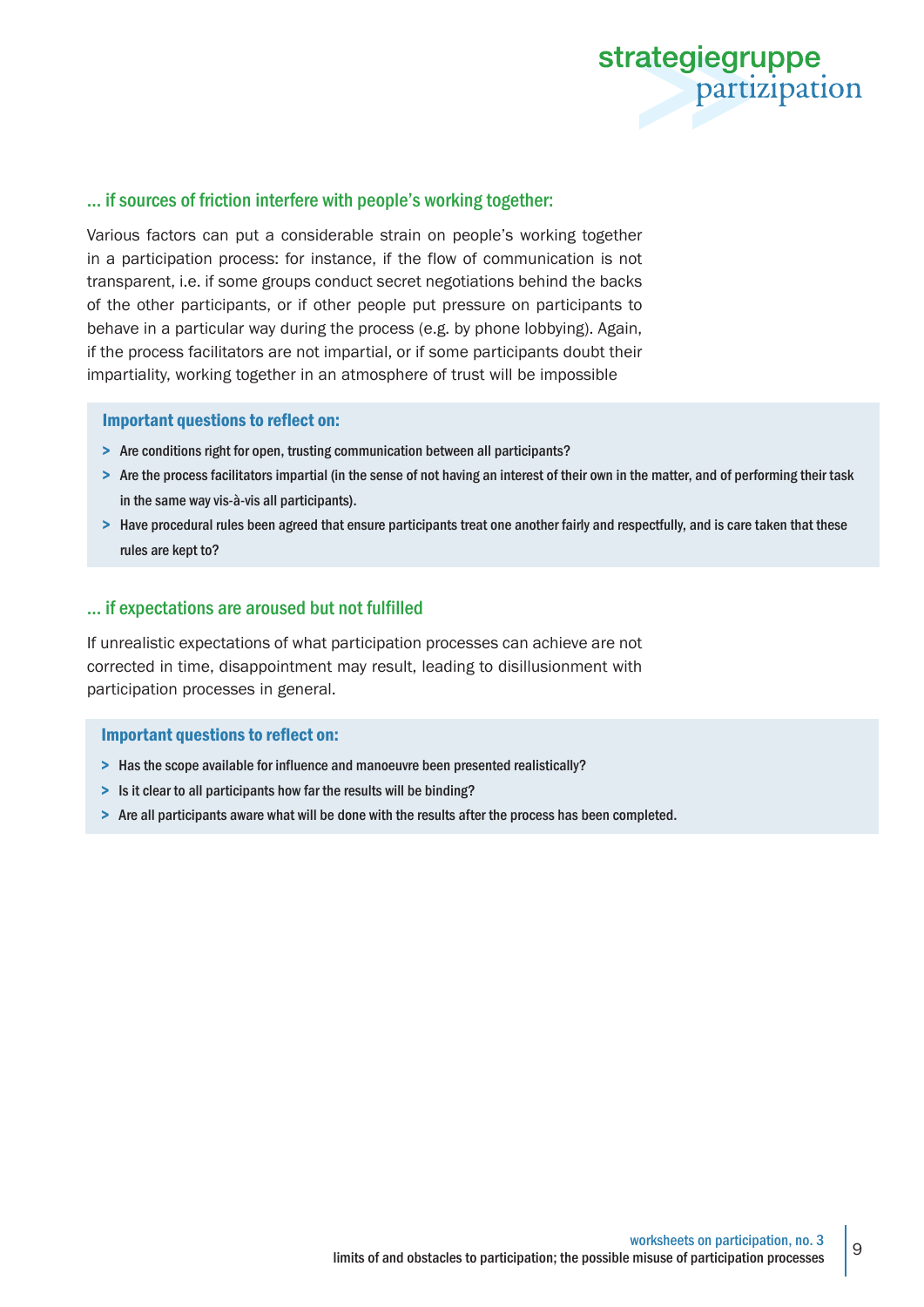

## The risk of participation processes being misused (instrumentalized)

Participation processes yield a variety of benefits (as outlined in Worksheet No. 2 on participation: Benefits of participation processes from the point of view of the various groups of agents). However, there is a risk that participation processes may be misused to push particular interests or a particular result, i.e. instrumentalized.

Participation processes are misused / instrumentalized if ...

- > a single individual or group presents solutions that have been worked out collectively as their own achievement in public,
- > some extraneous idea is presented as if it were part of the solutions that have been worked out collectively,
- > the outcome of the process is presented only selectively and incompletely,
- > the results achieved are not treated in the way agreed,
- > the aim is purely to gain time to put off a decision seen as unfavourable for a particular group as long as possible,
- > the process is employed as "occupational therapy" for groups with scanty resources, to effectively put them out of the running.